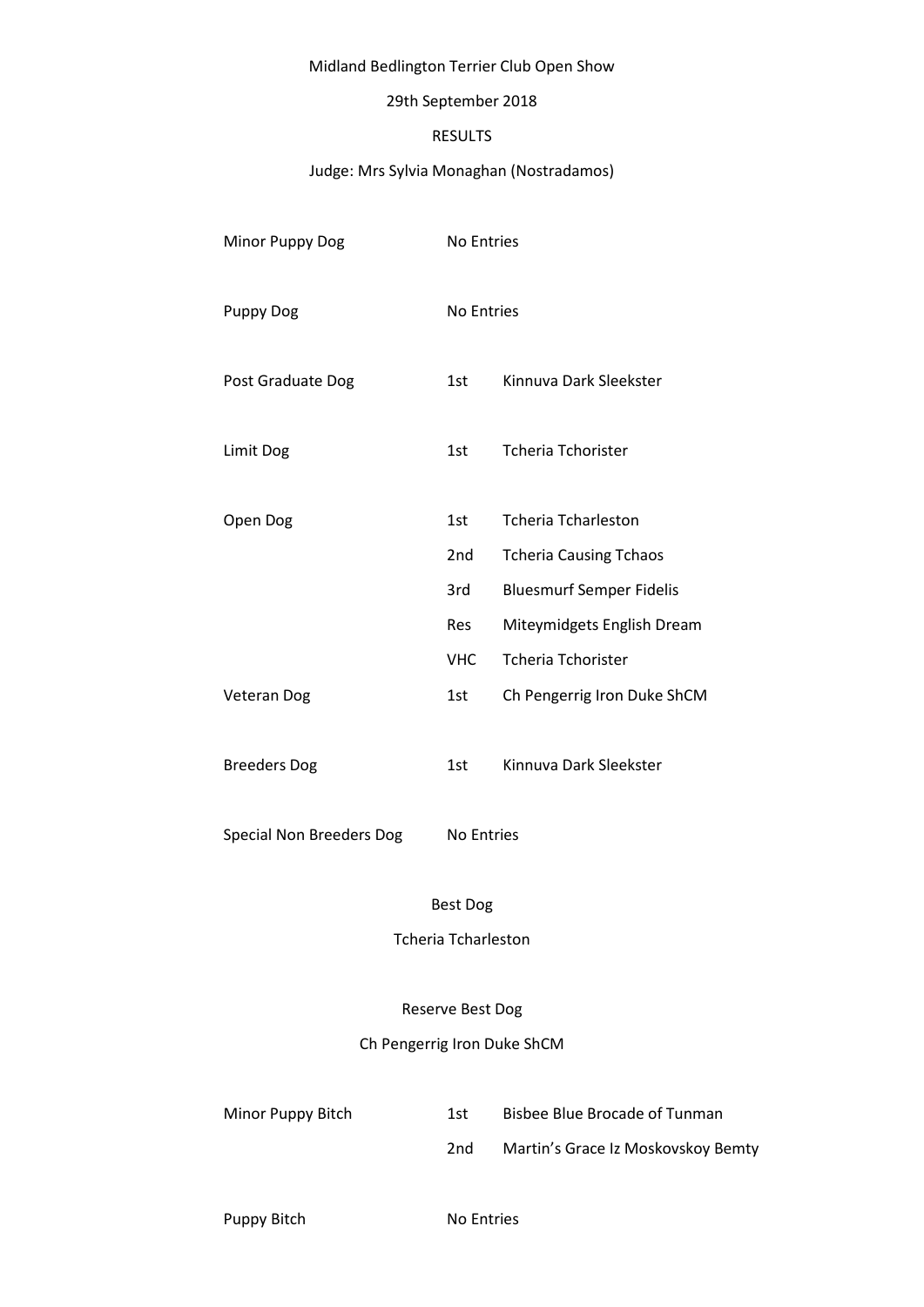| Junior Bitch               | 1st        | Bowlingbrook Mackingwhoopi                    |
|----------------------------|------------|-----------------------------------------------|
|                            | 2nd        | Rathsrigg Willow                              |
|                            |            |                                               |
| Post Graduate Bitch        | 1st        | Aireview Limelight of Tunman                  |
|                            | 2nd        | Hopefell Lady Vera                            |
|                            |            |                                               |
| Limit Bitch                | 1st        | Timberose Rhapsody in Blue ShCM               |
|                            | 2nd        | Poppyblue Elara                               |
|                            | 3rd        | Tcheria She's Tcheeky                         |
|                            | Res        | <b>Burmington Reet Petite</b>                 |
|                            |            |                                               |
| Open Bitch                 | 1st        | Nebercrackers Rosie Blue at Timberose ShCM    |
|                            | 2nd        | Jetsway Fleur of Rathsrigg                    |
|                            | 3rd        | Jetsway Absolut Ice at Tangris                |
|                            | Res        | Miteymidgets Universal at Tcheria             |
|                            | <b>VHC</b> | <b>Bluesmurf Utrinque Paratus</b>             |
|                            |            |                                               |
| Veteran Bitch              | 1st        | Godden's Vakerblue Bacon Buttie               |
|                            | 2nd        | Lacey's Bowlingbrook Trick or Treat ShCM      |
|                            | 3rd        | Kinns' Burmington Truly Blue                  |
|                            | Res        | Bannister's Ch Miteymidgets Hawkers Cove ShCM |
|                            |            |                                               |
| <b>Breeders Bitch</b>      | 1st        | Timberose Rhapsody in Blue ShCM               |
|                            | 2nd        | Mitemidgets Love in Bloom JW                  |
|                            | 3rd        | Vakerblue Bacon Buttie                        |
|                            | Res        | Rathsrigg Willow                              |
|                            |            |                                               |
| Special Non Breeders Bitch | 1st        | Nebercrackers Rosie Blue at Timberose ShCM    |
|                            | 2nd        | <b>Bisbee Blue Brocade of Tunman</b>          |
|                            | 3rd        | Miteymidgets Endless Love                     |
|                            | Res        | Jetsway Fleur of Rathsrigg                    |
|                            |            |                                               |

# Best Bitch

Timberose Rhapsody in Blue ShCM